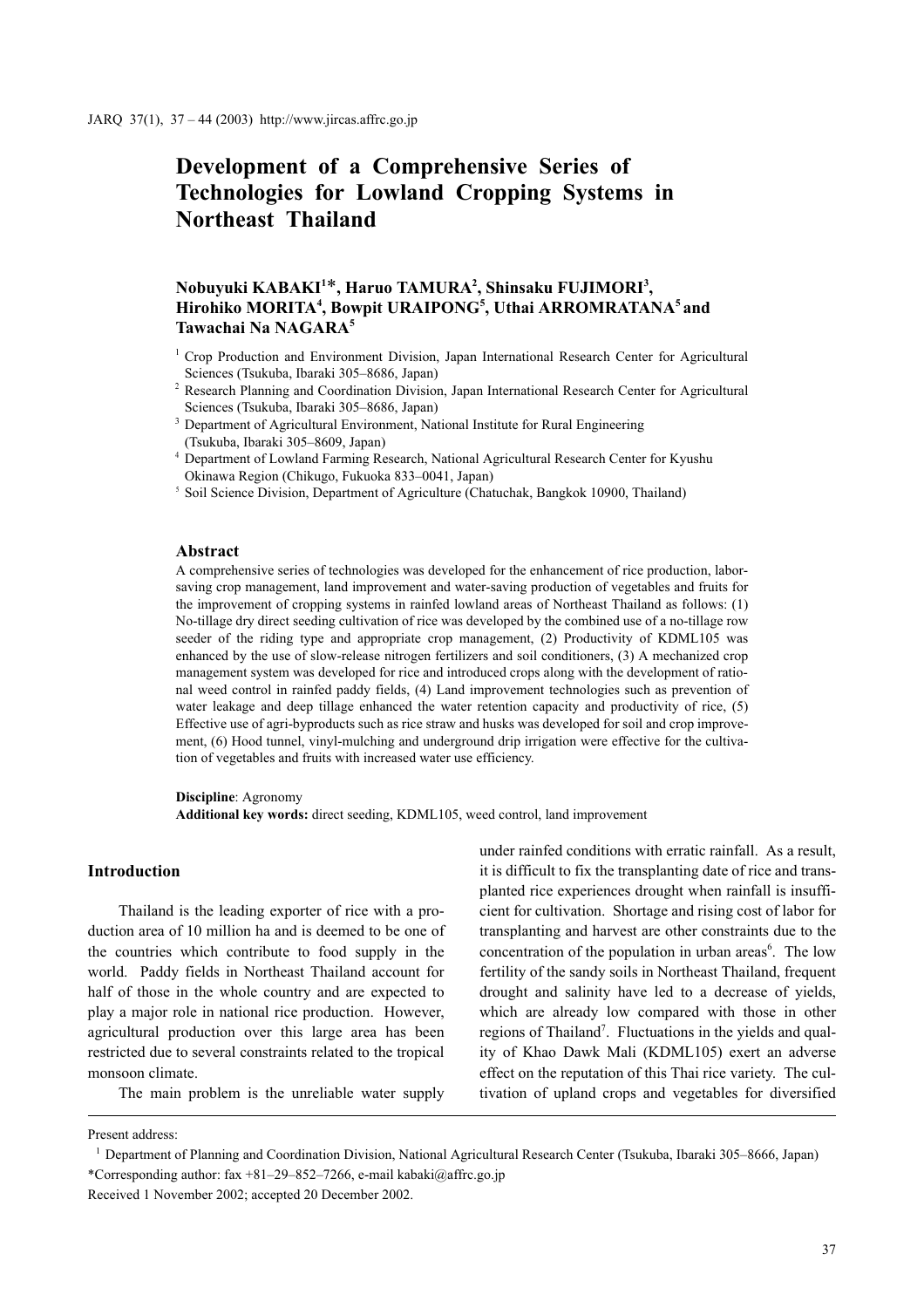cropping is limited by excessive or insufficient water supply. Due to labor shortage, it is difficult to adopt intensive crop management. Unstable income associated with fluctuations in production and price discourage farmers from the cultivation of cash crops.

The development of sustainable farming systems to overcome these complex constraints is essential not only to increase farmers' incomes, but also to promote national land planning. A comprehensive series of technologies was therefore developed with the objective of simultaneously addressing the multiple constraints of labor shortage, unstable production, poor soil conditions and over-dependence on rice. Such technologies may offer new components for the development of more sustainable cropping systems in Northeast Thailand<sup>5</sup>.

#### Materials and methods

Research sites were selected from the viewpoint of efficient development of new technologies. Basic research for technology development was carried out at Khao Suan Kwang Demonstration Farm, International Training Center for Agricultural Development (ITCAD) in Khon Kaen province. The evaluation of the new technologies was conducted through field trials in farmers' fields in Roiet and Khon Kaen provinces.

#### 1. Development of dry direct seeding cultivation of rice

On-farm trials of dry direct seeding cultivation of rice were conducted during the period 1998–2001 on the fields of Tung Kula Ronghai Land Development Research Center and the fields of 12 farmers in the neighboring Roiet province. Five methods of cultivation, namely tillage (broadcasting, row seeding), no-tillage (broadcasting, row seeding) and transplanting, were evaluated to develop appropriate methods of cultivation. A no-tillage seeder was manufactured in 2000 and largescale no-tillage direct seeding cultivation (5 locations, 16 ha) was conducted in 2001.

### 2. Enhancement of productivity and quality of rice variety "KDML105"

Effects of the use of slow-release nitrogen fertilizers and soil conditioners on the growth and yield of Khao Dawk Mali (KDML105) were evaluated in field trials conducted during the period 1999–2001. Growth characteristics at the panicle initiation stage (PI) and harvest were investigated during the period 2000–2001 to develop a growth diagnosis system.

### 3. Development of labor-saving crop and weed management

Rational and mechanized crop management technologies for rice and introduced crops were developed during the period 1999–2001 for the improvement of crop rotation systems for lowland cropping.

Weed control in rainfed paddy fields was extensively studied for the development of dry direct seeding cultivation of rice during the period 1999–2001.

#### 4. Land improvement for rainfed paddy fields

Two types of fields with dikes surrounded by thick plastic sheets or solidified using a soil conditioner (Mg compound) were constructed at Khao Suan Kwang Demonstration Farm in the early rainy season in 2000.

To improve the properties of sandy soil, deep tillage with a bottom plough was conducted in 2001 prior to the transplanting of rice and its effects were investigated compared with conventional disk plough tillage.

#### 5. Efficient use of agri-byproducts

Labor-saving handling of rice products, simple method of producing charcoal rice husks, effective use of

| Cultivation method |                     | Yield (kg/ha) |             |             |             |  |
|--------------------|---------------------|---------------|-------------|-------------|-------------|--|
|                    |                     | 1998          | 1999        | 2000        | 2001        |  |
| Direct seeding     |                     |               |             |             |             |  |
| No-tillage         | Row seeding         | 1,373 (122)   | 2,700 (104) | 2,269(89)   | 2,513(107)  |  |
|                    | <b>Broadcasting</b> | 1,313 (117)   | 2,606(101)  | 2,550(100)  | 2,500(106)  |  |
| Tillage            | Row seeding         | 1,463(130)    | 2,544 (98)  | 2,400(94)   | 2,550(109)  |  |
|                    | Broadcasting        | 1,250(111)    | 2,644 (102) | 2,556 (100) | 2,581 (110) |  |
| Transplanting      |                     | 1,125(100)    | 2,588 (100) | 2,544(100)  | 2,350(100)  |  |

Table 1. Yield of rice depending on the methods of cultivation

Notes: 1) Yield is the average recorded in farmers' fields (12 locations during the period 1998- 2000, 10 locations in 2001). 2) 1998: Drought, 1999–2001: Flooding. 3) The numbers in the parentheses represent the percentage to the values obtained in the case of transplanting.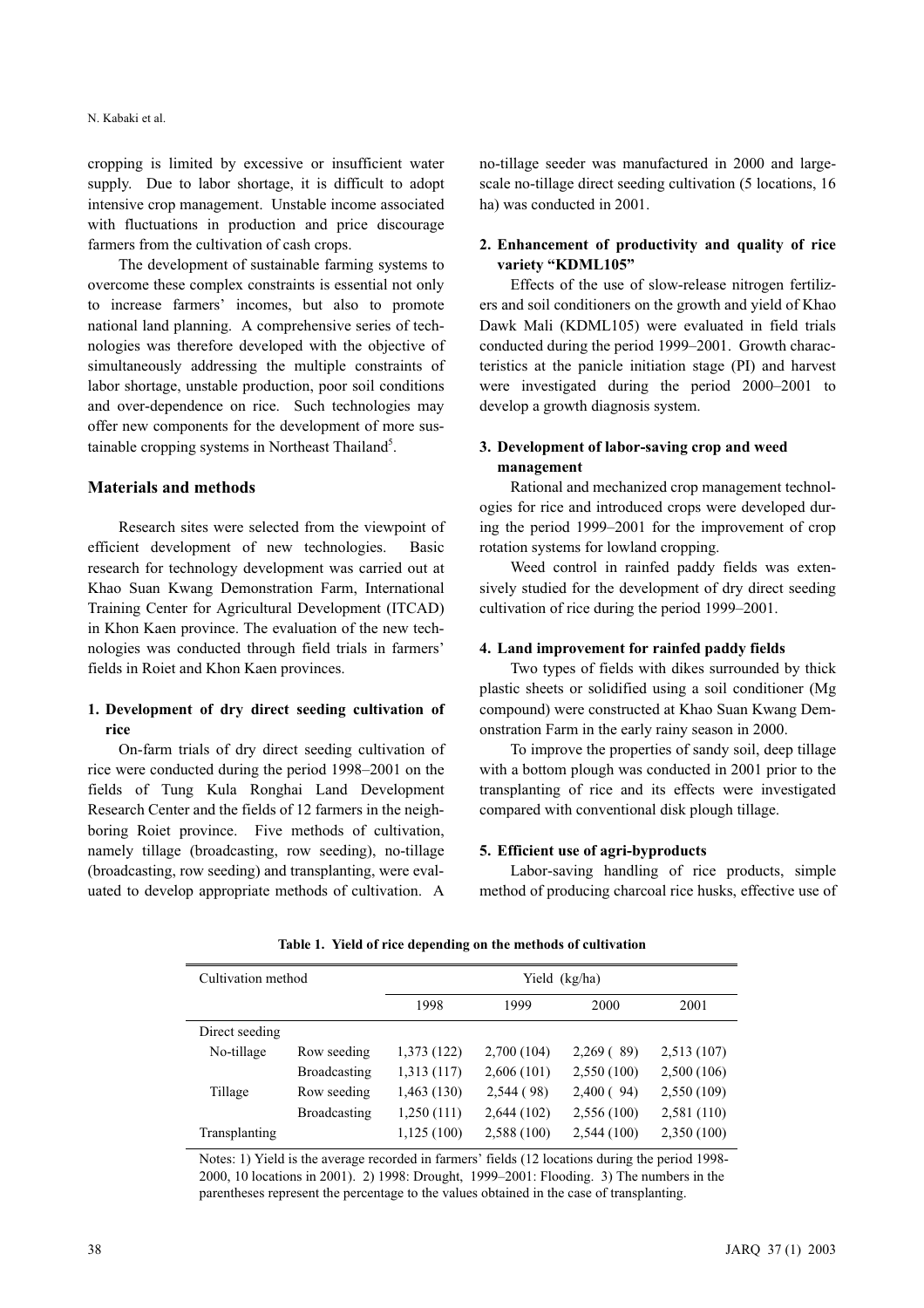agri-byproducts for vegetable cultivation were investigated during the period 2000–2001.

#### 6. Water-saving cultivation of crops

Cultivation of upland crops, vegetables and fruits after the harvest of rice was extensively studied to develop efficient water use technologies during the period 1999–2001. Effects of hood tunnel, vinyl-mulching and underground drip irrigation were investigated under various conditions.

### Results and discussion

### 1. Development of dry direct seeding cultivation of rice

Unfavorable weather conditions characterized by drought in 1998 and flooding in 1999, 2000 and 2001 occurred during the field trials conducted for a period of 4 years and adversely affected the growth and yield of rice (Table 1). Although the yield of rice was lower in 1998 due to drought, the yield of direct-seeded rice was higher than that of transplanted rice as a result of delayed transplanting due to insufficient rainfall. During the 1999–2001 period when flooding occurred, the yield of rice under direct seeding cultivation and transplanting was not appreciably different and showed small variations. No significant differences in the yield were observed between tillage and no-tillage seeding, which indicated the advantage of no-tillage in omitting the procedure of tillage. No-tillage was superior to tillage when the subsequent rainfall after seeding was scarce in 1998, promoting the growth of rice due to the higher soil moisture associated with the undisturbed soil conditions.

The manufactured no-tillage seeder was composed of a rotary disk and drill seeder, which operated satisfactorily on sandy soil. Rotary disk grooved the ground with wilted weeds or remaining rice stubbles effectively and rice seedling establishment was uniform. Large-scale direct seeding cultivation with the manufactured no-tillage row seeder was successfully achieved in 2001 (Figs. 1&2), resulting in an identical or higher yield of rice in the case of no-tillage compared with transplanted rice in the neighboring area.

Dry direct seeding is currently practiced by the farmers in Northeast Thailand whereby rice seeds are broadcasted on dry soil after tillage of the field. Seeds are incorporated into soil with subsequent harrowing and germinate with the increase of the soil moisture associated with rainfall<sup>3</sup>. Although this method is suitable when rainfall is erratic, the yield remains low due to problems such as unstable growth and proliferation of weeds. Broadcasted seeds on the soil surface are damaged by drought or birds, resulting in poor growth. Weed control is most difficult due to the high density of broadcast seeding. Labor-saving no-tillage row seeding technology which was currently developed may contribute to the dissemination of direct seeding hereafter.

### 2. Enhancement of productivity and quality of rice variety "KDML105"

The application of slow-release nitrogen fertilizers (LP) enhanced the growth and yield of KDML105 due to the increase of dry matter production and of the number of spikelets through the prolonged effect of fertilizers which enabled to avoid leaching in sandy soil (Table 2). However, it also caused lodging and a decrease of the ripening percentage when the effect was too strong at the later stages of growth. Selection of the type of fertilizer with appropriate time of application is important to derive the advantage of slow-release fertilizers. On the other hand, soil conditioners also affected the growth and yield of KDML105, in which magnesium oxide exhibited the largest effect. Combination of slow-release fertilizers and soil conditioners could become a promising technol-



Fig. 1. Rice seeding using a no-tillage seeder Fig. 2. Germinated rice in no-tillage field

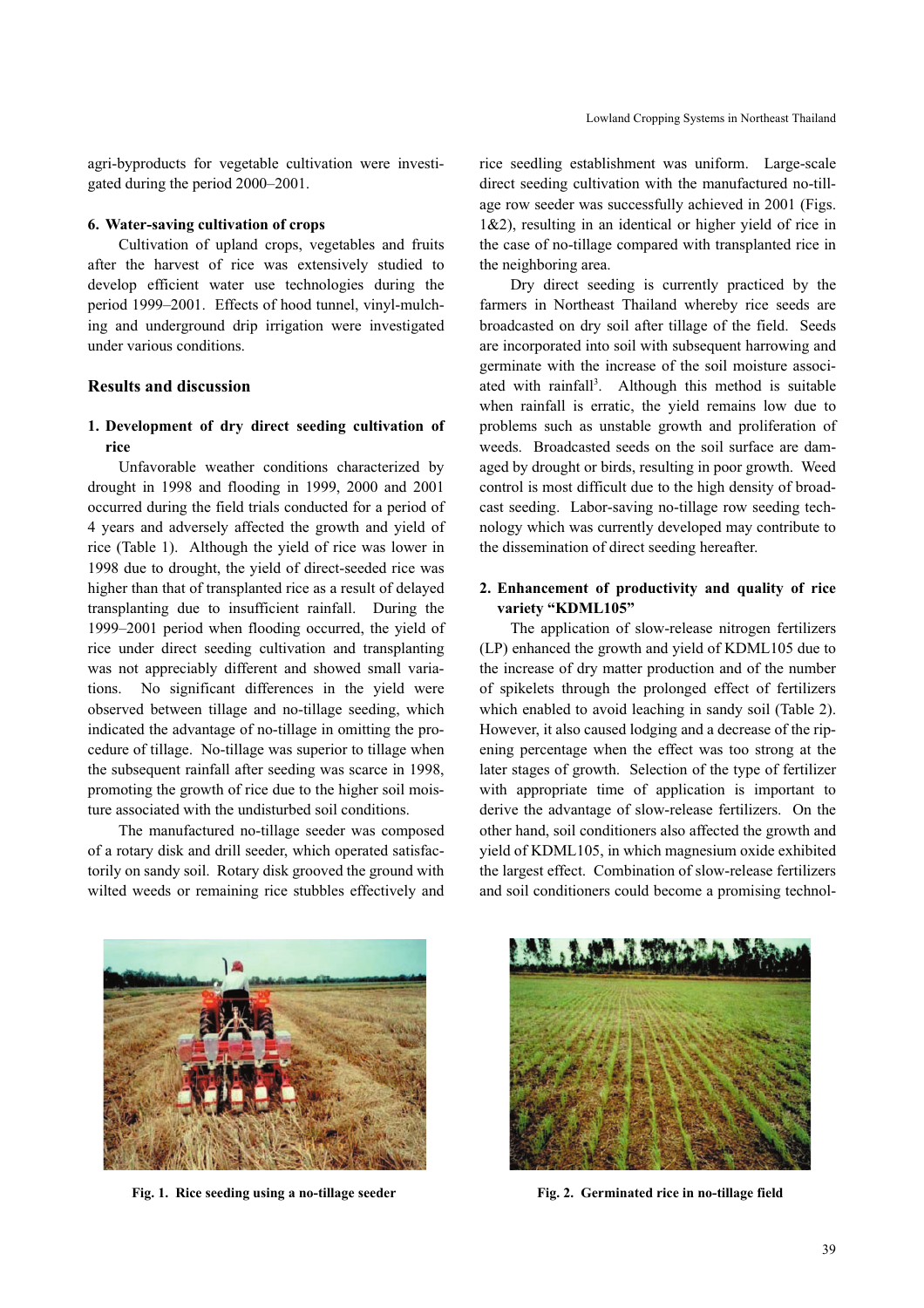|                                                                              | Application of urea | Slow-release |                           |
|------------------------------------------------------------------------------|---------------------|--------------|---------------------------|
|                                                                              | Basal only          | $Basal + PI$ | nitrogen<br>(coated urea) |
| Total dry weight $(g/m2)$                                                    | 507 (100)           | 527 (104)    | 607 (120)                 |
| No. of panicles $(No./m^2)$                                                  | 87 (100)            | 106(121)     | 120 (138)                 |
| No. of spikelets (No./m <sup>2</sup> ) 9,178 (100) 12,947 (141) 13,696 (149) |                     |              |                           |
| Ripening percentage (%)                                                      | 83.1 (100)          | 62.3(75)     | 71.8 (86)                 |
| $1,000$ grain weight (g)                                                     | 26.9(100)           | 25.6(95)     | 27.5(102)                 |
| Paddy yield $(g/m^2)$                                                        | 193 (100)           | 204 (106)    | 257(133)                  |

Table 2. Effects of the application of slow-release fertilizers on yield components of KDML105

Notes: 1) Basal application: 60 kgN/ha. Top dressing at panicle initiation (PI) stage: 30 kgN/ha. 2) The numbers in the parentheses represent the percentage to the values obtained in the case of basal application only.

ogy to improve the nutritive conditions of KDML105.

The growth index at the panicle initiation stage (25 days before heading) was directly related to the yield at harvest (Fig. 3), which enabled the development of a growth diagnosis system to stabilize KDML105 yields.

### 3. Development of labor-saving crop and weed management

A rational and mechanized crop management system was developed for small-scale rainfed paddy fields. Dry direct seeding cultivation was adopted for rice production with land preparation using a rotary tiller, seeding with a drill seeder, weeding with a soil cultivator,



Fig. 3. Estimation of the yield of KDML105 at the panicle initiation (PI) stage

pesticide application with a shoulder broadcaster and harvest using a binding harvester (Table 3). No-tillage cultivation of legumes or sweet corn was introduced for the effective use of soil moisture after rice with similar crop management to that for rice.

Emergence of weeds in rainfed paddy fields was investigated to develop weed control methods in dry direct seeding of rice<sup>4</sup>. Cyperaceae were the major weeds that damaged rice at the onset of rainfall, followed by Gramineae and broad-leaf weeds associated with increased rainfall. A soil moisture rate above 25% was necessary for promoting the emergence of Cyperaceae (Fig. 4), while the direct-seeded rice variety "KDML105"

| Crop management  | Machinery            | <b>Characteristics</b>                                                                      | Operation time<br>(h/ha) |
|------------------|----------------------|---------------------------------------------------------------------------------------------|--------------------------|
| Land preparation | Rotary tiller        | Tillage depth: $15-20$ cm<br>Fine pulverization<br>Leveling of soil                         | 3.2                      |
| Seeding          | Drill seeder         | Sequential operations of<br>tillage, seeding, fertilizer<br>application and soil coverage   | 3.9                      |
| Weed control     | Cultivator           | Tillage between rows of crops<br>Two times<br>(2 and 4 weeks after seeding)                 | $7.7 \times 2$           |
| Pest management  | Shoulder broadcaster | Application of herbicides,<br>insecticides and fungicides<br>(both liquid and granule type) | $1.5 \times 2$           |
| Harvest          | Binding harvester    | Application to row seeding<br>Cutting and binding in<br>sequential operations               | 6.0                      |

Table 3. Crop management in dry direct seeding cultivation of rice (Khao Suan Kwang Demonstration Farm, 1999)

Note: Operation time was measured in a 1 ha  $(100 \times 100 \text{ m})$  field.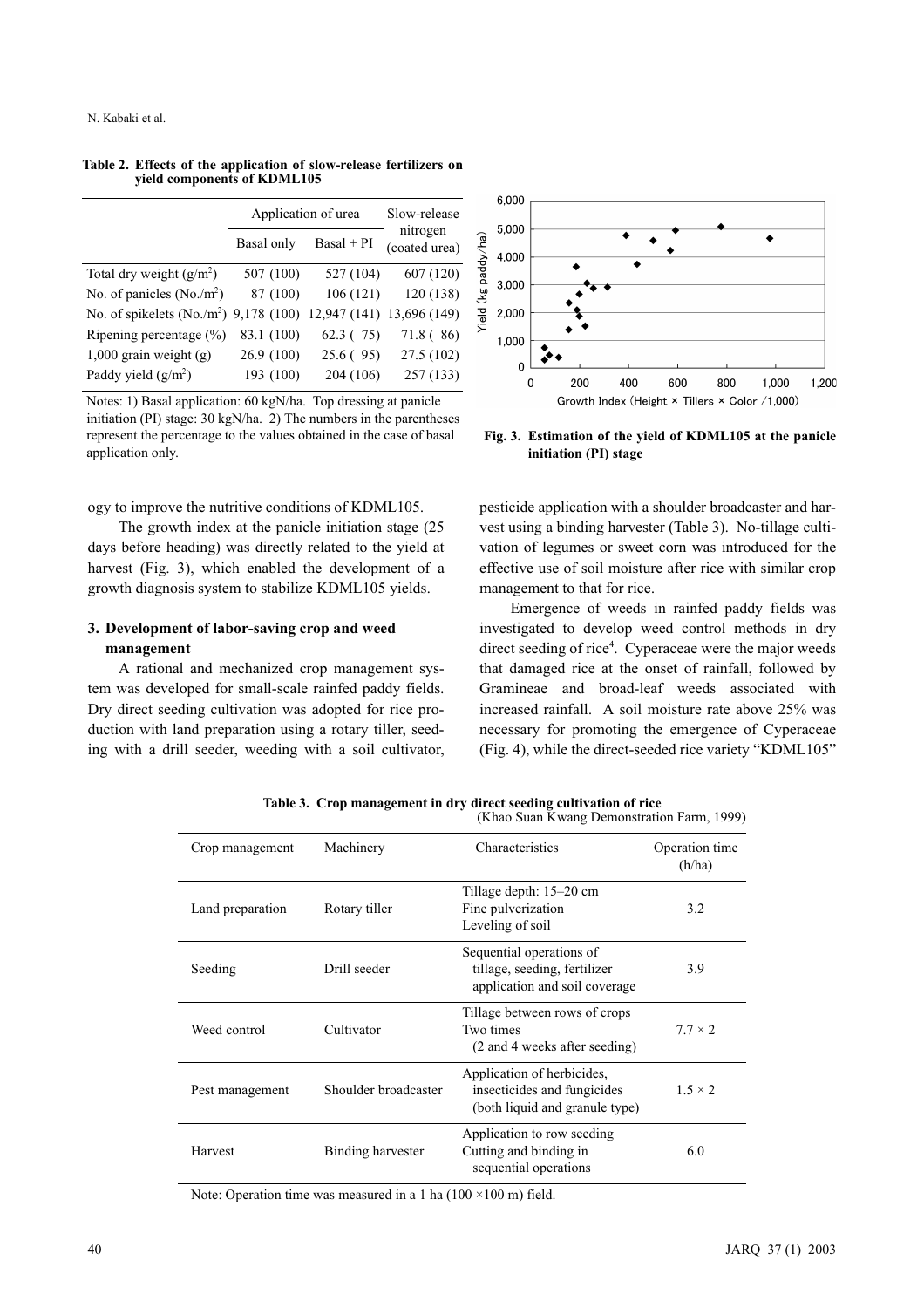

Fig. 4. Emergence of Cyperaceae weeds at different soil moisture rates

emerged vigorously at a soil moisture rate of 20%. These results strongly suggest that the optimum sowing time may coincide with a soil moisture level of 20%, in order to facilitate adequate germination of rice while suppressing the emergence of weeds.

Weeds in the no-tillage field wilted due to the application of non-selective herbicides before seeding, resulting in surface fermentation (bubbling) after inundation, which in turn suppressed the emergence of new weeds (Fig. 5). Foliar treatment with selective herbicides at 3–4 weeks after seeding was effective to control the weeds that emerged subsequently.

#### 4. Land improvement for rainfed paddy fields

An appropriate method of constructing dikes with plastic sheets was developed through various trials<sup>2</sup>. Height of the dike from the soil surface became uniform, followed by the excavation of a vertical section, insertion of plastic sheets, filling up of soil and shaping up. For the construction of consolidated dikes, the surface soil of the dike was scraped and mixed with the soil conditioner (Mg compound). The mixture was placed on top of the dike and solidified using a trowel with the adjustment of the soil moisture (Fig. 6). Changes in the depth of standing water were monitored with a water depth meter before and after the construction of the dikes. While the initial standing water thoroughly leaked in half a day before the treatment (use of plastic sheet or soil conditioner), it persisted with time in both treatments (use of plastic sheet and soil conditioner) (Fig. 7).

Deep tillage with a bottom plough was found to be beneficial to the soil conditions and growth of rice. Depth of tillage with a bottom plough was 35–40 cm with 100% reversal rate of soil ploughing, resulting in the exposure of the clayish soil in the deep layer on the top.



Fig. 5. Surface fermentation (bubbling) due to wilted weeds in a no-tillage field



Fig. 6. Construction of water-impermeable dikes using a soil conditioner



Fig. 7. Changes in the water table level following the construction of dikes

The uniform ploughsole which was formed with the blade of the bottom plough exerted a beneficial effect on the water-holding capacity of the paddy field. Difference in soil hardness was clearly observed between the treatments with the bottom plough and conventional disk plough. In the field for which the bottom plough was used, root penetration  $(<10 \text{ kg/cm}^2$ ) was observed up to a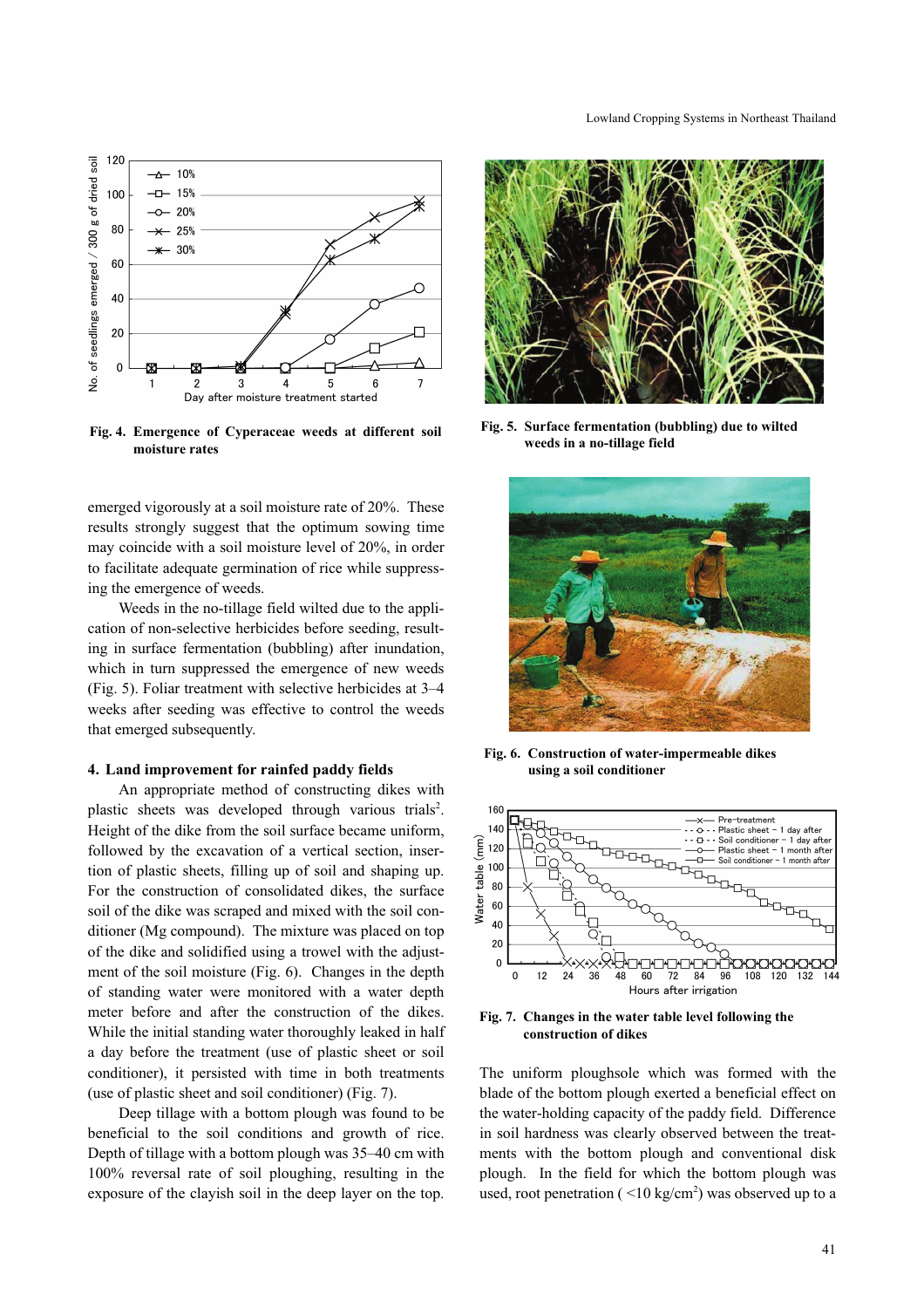#### N. Kabaki et al.

soil depth of 30 cm which was deeper than that with disk plough tillage where the thickness of the layer with root penetration was less than 15 cm. The total dry weight, number of spikelets and grain weight showed higher values in the rice plants when the bottom plough tillage was used compared with disk plough tillage (Table 4). The enlargement of the root zone accompanied by the availability of a nutrient-rich clayish subsoil may account for the enhanced growth and yield of rice when bottom plough tillage was conducted.

#### 5. Efficient use of agri-byproducts

To facilitate land preparation for the cultivation of the crops introduced after rice, harvest of rice with a binding harvester enabled to remove the rice plants from the paddy field. Bound straw after threshing was easily transported to the vegetable area as material for mulching.

Incorporation of rice husks improved the soil physical properties with a reduction of the compactness of the sandy soil, which was eventually beneficial to the growth of crops. Moreover, mulching with rice husks was effective in promoting the growth of vegetables, presumably due to the prevention of excess water evaporation and to the decrease of the temperature of the soil surface under

Table 4. Yield components of KDML105 depending on the tillage systems (2001)

| Tillage       | Top<br>dressing | Total<br>weight<br>(gdw/hill) | No.of<br>spikelets<br>$($ /hill $)$ | Grain<br>weight<br>(g/hill) |
|---------------|-----------------|-------------------------------|-------------------------------------|-----------------------------|
| Disk plough   |                 | 45.0(100)                     |                                     | 884 (100) 16.3 (100)        |
| (control)     | $^{+}$          | 59.5 (132)                    | $1,035(117)$ 21.6 (133)             |                             |
| <b>Bottom</b> |                 | 70.7 (157)                    | 1,268(143)                          | 24.8 (152)                  |
| plough        | $^+$            | 70.5(157)                     | $1,272$ (144) 27.4 (168)            |                             |

Notes: 1) Fertilizer application: Basal, 40 kgN/ha; top dressing, 30 kg/ha at PI stage. 2) The numbers in the parentheses represent the percentage to the values obtained in the control.

Table 5. Effects of rice husk mulching on the growth of vegetables and weeds

| Treatment       | Vegetables (gfw/plant) |                 | Weeds $(\text{m}^2)$ |                                                                |  |
|-----------------|------------------------|-----------------|----------------------|----------------------------------------------------------------|--|
|                 |                        | Lettuce Cabbage |                      | No. Dry weight $(g)$                                           |  |
|                 |                        |                 |                      | Rice husk-<br>mulching 95.9 (236) 326.3 (152) 41 (26) 4.3 (14) |  |
| No-<br>mulching |                        |                 |                      | 40.7 (100) 214.4 (100) 157 (100) 31.8 (100)                    |  |

Notes: 1) Rice husks were applied  $(0.65 \text{ m}^3/100 \text{ m}^2)$  after transplanting of vegetable seedlings. 2) The numbers in the parentheses represent the percentage to the values obtained when mulching was not performed.

tropical conditions. It also suppressed the emergence of weeds, which alleviated laborious hand weeding in vegetable cultivation (Table 5).

A simple and practical method of producing charcoal rice husks was developed by fumigating rice husks under anaerobic conditions (Fig. 8). Charcoal rice husks exhibited a large capacity of water absorption with slightly alkaline properties, which functioned as a suitable soil conditioner for the acid sandy soils prevailing in Northeast Thailand.

#### 6. Water-saving cultivation of vegetables and fruits

Hood tunnel cultivation with air- and water-permeable sheets accelerated the growth of vegetables (lettuce, cabbage and cauliflower) by providing stable humidity and soil moisture conditions throughout the growth period. In addition, hood tunnel cultivation reduced the damage associated with insects and diseases (Fig. 9).

Crop cultivation with vinyl-mulching was effective in suppressing the proliferation of weeds, maintaining appropriate soil moisture conditions without excess humidity or dryness and preserving the soil structure at



Fig. 8. Production of charcoal rice husks



Fig. 9. Hood tunnel cultivation of vegetables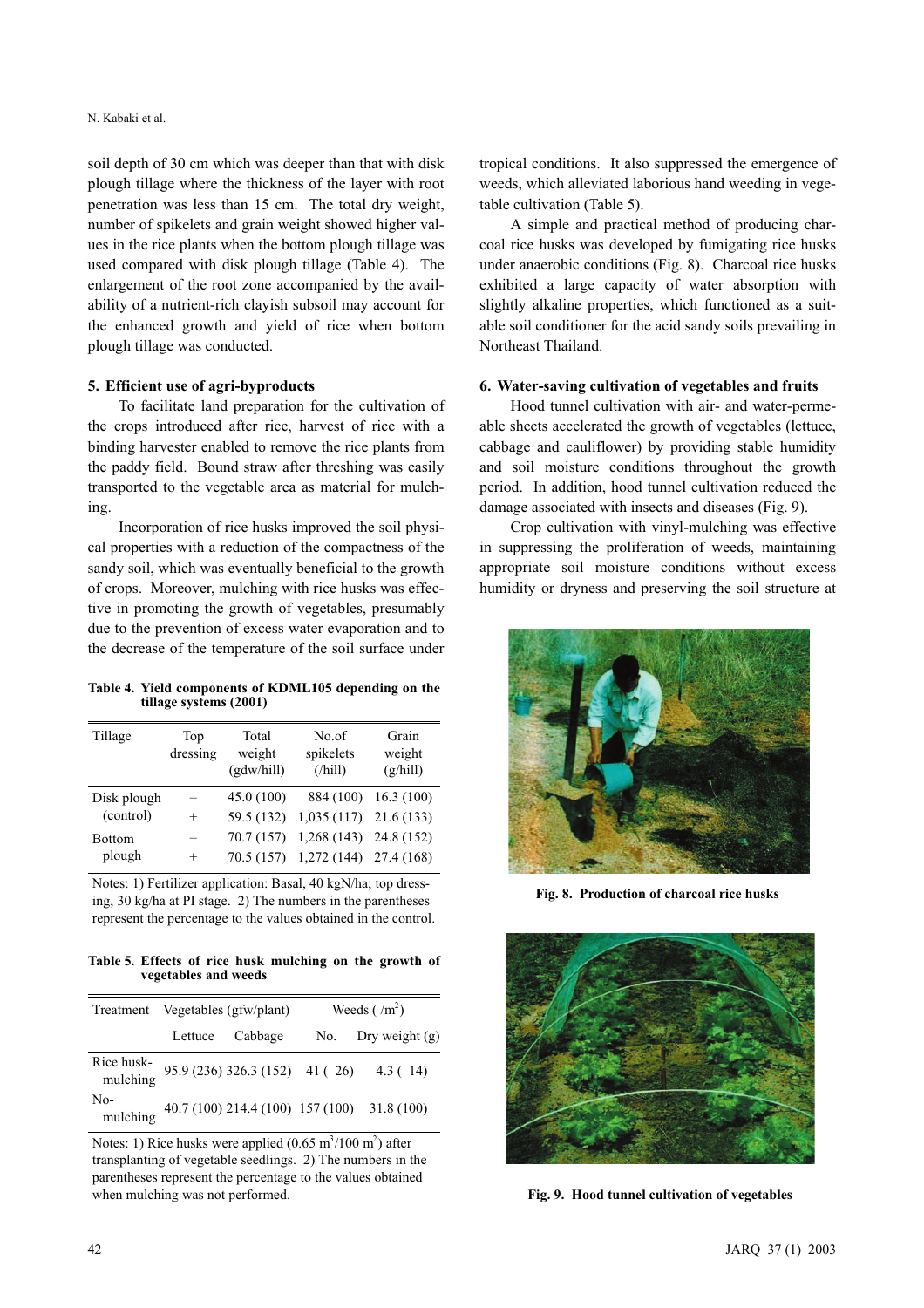Table 6. Growth of groundnut and soil properties under vinyl-mulching cultivation

| Treatment      | Dry weight<br>(g/hill) | Soil moisture<br>$\frac{6}{2}$ |                                          | Soil hardness<br>(kg/cm <sup>2</sup> )   |       |
|----------------|------------------------|--------------------------------|------------------------------------------|------------------------------------------|-------|
|                |                        | depth                          | $10 \text{ cm}$ $20 \text{ cm}$<br>depth | $10 \text{ cm}$ $20 \text{ cm}$<br>depth | depth |
| Vinyl-mulching | 45.0                   | 3.90                           | 4.93                                     | 3.80                                     | 9.30  |
| No-mulching    | 25.0                   | 10.62                          | 9.65                                     | 6.10                                     | 12.70 |

Note: Soil properties recorded in August and dry weight of groundnut in October 1999.



Fig. 10. Water consumption in sweet corn cultivation

the time of seeding. This was especially suitable for the growth of underground crops such as groundnut (Table 6).

Underground drip irrigation systems, which utilize water from farm ponds to irrigate vegetables and fruits were superior to the conventional sprinkler system in terms of both water consumption efficiency and uniformity of crop growth (Fig . 10).

### Conclusion

A multidisciplinary approach was adopted with the collaboration of researchers from various specialized fields to develop technologies for lowland cropping in Northeast Thailand. While each technology can be used individually in specific situations, mutual relationships can be depicted in the diagram shown in Fig. 11. The components enabling to overcome the constraints were combined organically to obtain sustainable cropping systems.

Efficient and stable production of rice was the first priority since rice is the main crop to sustain farmers'



Fig. 11. Technology components for sustainable lowland cropping systems

livelihood in Northeast Thailand. Development of dry direct seeding cultivation and stable production of KDML105 were the 2 main targets, while land improvement and labor-saving crop management contributed to the promotion of rice production. The objective of the introduction of cash crops such as vegetables and fruits was to increase the income of the farmers through the utilization of the high potential of paddy ecosystems. Development of a water-saving cultivation system along with the use of agri-byproducts enabled the development of diversified activities.

Development of various kinds of technologies for each component is the first step to widen the range of choices. Selection of technologies is the next step before the application to production sites. Thorough consideration based on careful analysis is necessary since each site has specific natural and social conditions in which economic evaluation of each technology is most important<sup>1</sup>. Systematization is the final step to adapt the techniques to local conditions through collaboration with the farmers.

### References

- 1. Caldwell, J. S. (2000) Potential of farming systems research for the development of sustainable agriculture. In Proceedings "Linkages between Biological and Social Science Research in Northeast Thailand Comprehensive Project" Khon Kaen, Thailand, June 2000, 19–25.
- 2. Fujimori, S. (1995) Land reform technologies for paddy fields (1). Agric. Hort. 70, 47–53 [In Japanese].
- 3. Konchan, S. & Kono, Y. (1996) Spread of direct seeded